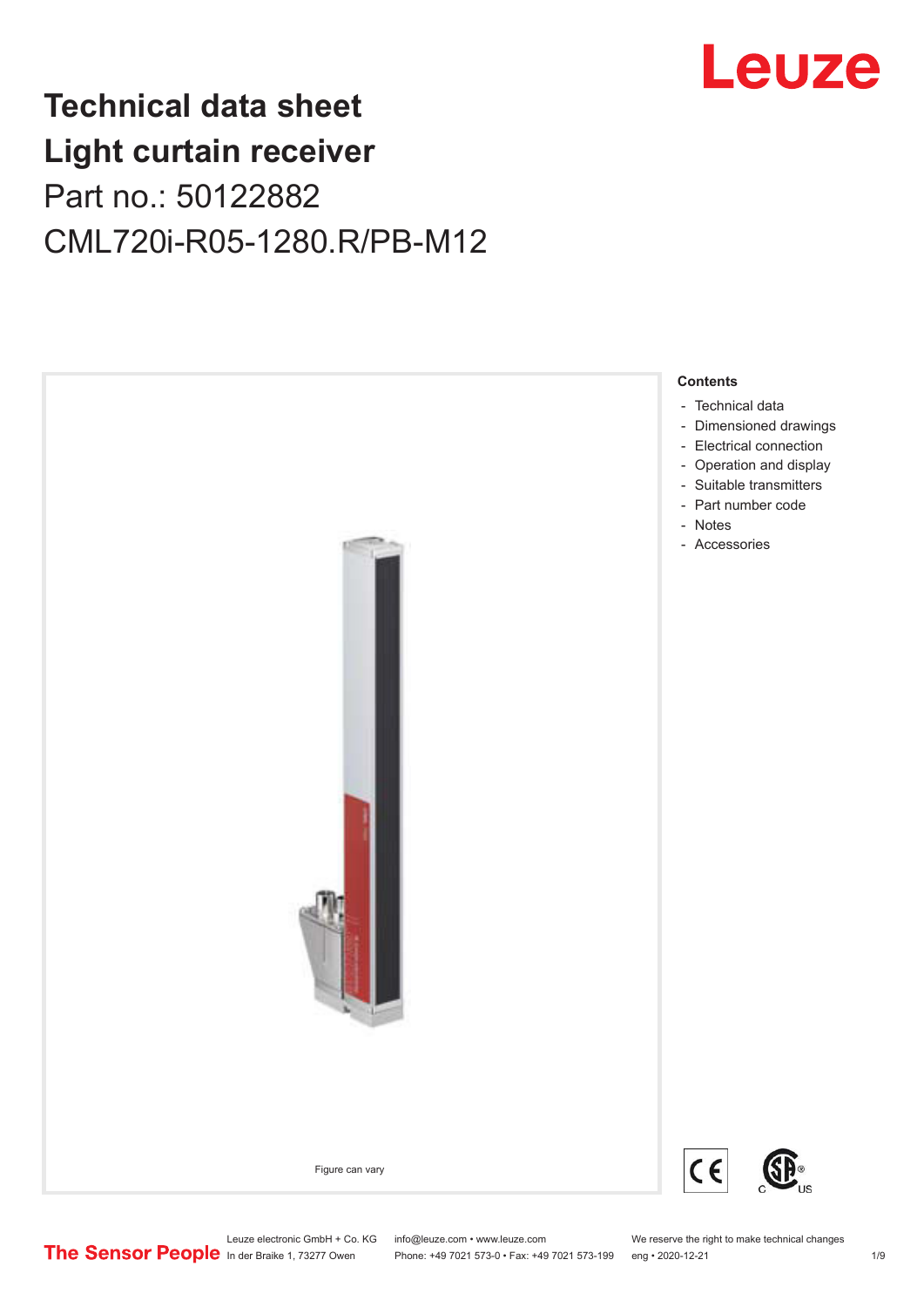## <span id="page-1-0"></span>**Technical data**

# **Leuze**

| <b>Basic data</b>                              |                                                                                                             |
|------------------------------------------------|-------------------------------------------------------------------------------------------------------------|
| <b>Series</b>                                  | 720                                                                                                         |
| <b>Operating principle</b>                     | Throughbeam principle                                                                                       |
| Device type                                    | Receiver                                                                                                    |
| <b>Contains</b>                                | Accessories for the use of the BT-2R1                                                                       |
| <b>Application</b>                             | Object measurement                                                                                          |
| <b>Special version</b>                         |                                                                                                             |
| <b>Special version</b>                         | Crossed-beam scanning                                                                                       |
|                                                | Diagonal-beam scanning                                                                                      |
|                                                | Parallel-beam scanning                                                                                      |
| <b>Optical data</b>                            |                                                                                                             |
| <b>Operating range</b>                         | Guaranteed operating range                                                                                  |
| <b>Operating range</b>                         | 0.13.5m                                                                                                     |
| <b>Operating range limit</b>                   | Typical operating range                                                                                     |
| <b>Operating range limit</b>                   | 0.14.5m                                                                                                     |
| <b>Measurement field length</b>                | 1,280 mm                                                                                                    |
| <b>Number of beams</b>                         | 256 Piece(s)                                                                                                |
| Beam spacing                                   | 5 <sub>mm</sub>                                                                                             |
| <b>Measurement data</b>                        |                                                                                                             |
| Minimum object diameter                        | 10 mm                                                                                                       |
| <b>Electrical data</b>                         |                                                                                                             |
| <b>Protective circuit</b>                      | Polarity reversal protection                                                                                |
|                                                | Short circuit protected                                                                                     |
|                                                | <b>Transient protection</b>                                                                                 |
|                                                |                                                                                                             |
| Performance data                               |                                                                                                             |
| Supply voltage $U_{\rm B}$                     | 18  30 V, DC                                                                                                |
| <b>Residual ripple</b>                         | 0  15 %, From $U_{\rm B}$                                                                                   |
| <b>Open-circuit current</b>                    | 0  270 mA, The specified values refer<br>to the entire package consisting of trans-<br>mitter and receiver. |
|                                                |                                                                                                             |
| Inputs/outputs selectable                      |                                                                                                             |
| Output current, max.                           | 100 mA                                                                                                      |
| Input resistance                               | $6,000 \Omega$                                                                                              |
| Number of inputs/outputs selectable 2 Piece(s) |                                                                                                             |
| Type                                           | Inputs/outputs selectable                                                                                   |
| Voltage type, outputs                          | DC                                                                                                          |
| Switching voltage, outputs                     | Typ. $U_R / 0 V$                                                                                            |
| Voltage type, inputs                           | DC                                                                                                          |
| Switching voltage, inputs                      | high: ≥6V                                                                                                   |
|                                                | low: $\leq 4V$                                                                                              |
|                                                |                                                                                                             |
| Input/output 1                                 |                                                                                                             |
| Activation/disable delay                       | 1 ms                                                                                                        |
| <b>Timing</b>                                  |                                                                                                             |
| <b>Cycle time</b>                              | 8.08 ms                                                                                                     |
| Response time per beam                         | $30 \mu s$                                                                                                  |
| <b>Interface</b>                               |                                                                                                             |
|                                                |                                                                                                             |
| Type                                           | PROFIBUS DP                                                                                                 |
| <b>PROFIBUS DP</b>                             |                                                                                                             |
| <b>Function</b>                                | Process                                                                                                     |

|        | <b>Service interface</b>       |                              |  |
|--------|--------------------------------|------------------------------|--|
|        | Type                           | IO-Link                      |  |
|        | <b>IO-Link</b>                 |                              |  |
|        | <b>Function</b>                | Configuration via software   |  |
|        |                                | Service                      |  |
|        | <b>Connection</b>              |                              |  |
|        | <b>Number of connections</b>   | 2 Piece(s)                   |  |
|        | <b>Plug outlet</b>             | Rear side                    |  |
|        | <b>Connection 1</b>            |                              |  |
|        | <b>Function</b>                | Configuration interface      |  |
|        |                                | Connection to transmitter    |  |
|        |                                | Signal IN                    |  |
|        |                                | Signal OUT                   |  |
|        |                                | Voltage supply               |  |
|        | <b>Type of connection</b>      | Connector                    |  |
|        | <b>Thread size</b>             | M12                          |  |
|        | Type                           | Male                         |  |
|        | <b>Material</b>                | Metal                        |  |
|        | No. of pins                    | 8-pin                        |  |
|        | <b>Encoding</b>                | A-coded                      |  |
|        |                                |                              |  |
|        | <b>Connection 2</b>            |                              |  |
|        | <b>Function</b>                | <b>BUS IN</b>                |  |
|        |                                | <b>BUS OUT</b>               |  |
|        | <b>Type of connection</b>      | Connector                    |  |
|        | <b>Thread size</b>             | M12                          |  |
|        | Type                           | Female                       |  |
|        | <b>Material</b>                | Metal                        |  |
|        | No. of pins                    | 5-pin                        |  |
|        | Encoding                       | B-coded                      |  |
|        | <b>Mechanical data</b>         |                              |  |
| Design |                                | Cubic                        |  |
|        | Dimension (W x H x L)          | 29 mm x 35.4 mm x 1,303 mm   |  |
|        | <b>Housing material</b>        | Metal                        |  |
|        | <b>Metal housing</b>           | Aluminum                     |  |
|        | Lens cover material            | <b>Plastic</b>               |  |
|        | Net weight                     | 1,500 g                      |  |
|        | <b>Housing color</b>           | Silver                       |  |
|        | Type of fastening              | Groove mounting              |  |
|        |                                | Via optional mounting device |  |
|        | <b>Operation and display</b>   |                              |  |
|        | Type of display                | LED                          |  |
|        |                                | OLED display                 |  |
|        | <b>Number of LEDs</b>          | 2 Piece(s)                   |  |
|        | Type of configuration          | Software                     |  |
|        |                                | Teach-in                     |  |
|        |                                |                              |  |
|        | <b>Environmental data</b>      |                              |  |
|        | Ambient temperature, operation | $-3060 °C$                   |  |
|        | Ambient temperature, storage   | $-40$ 70 °C                  |  |
|        |                                |                              |  |

Leuze electronic GmbH + Co. KG info@leuze.com • www.leuze.com We reserve the right to make technical changes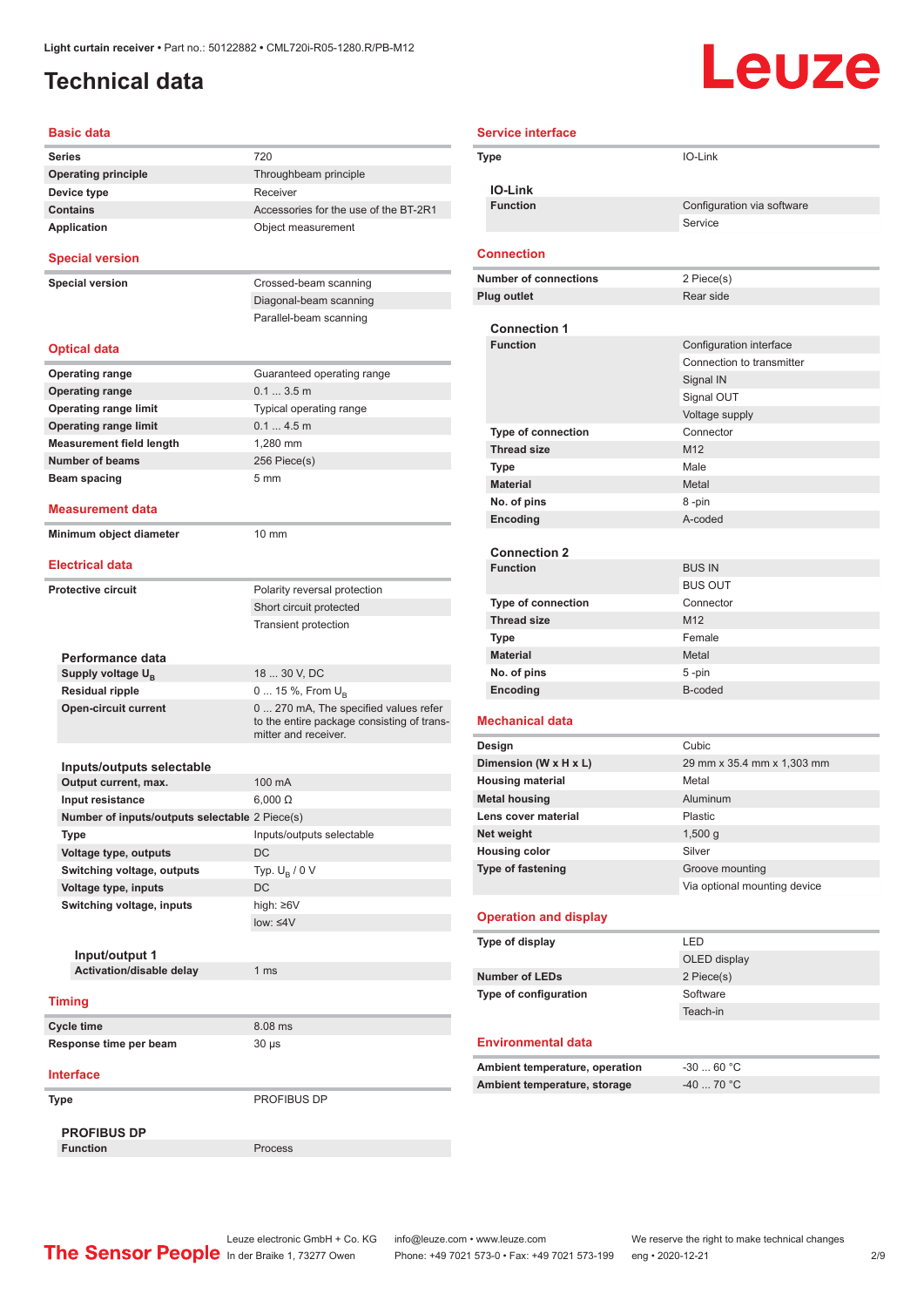# **Technical data**

# Leuze

### **Certifications**

| Degree of protection     | IP 65         |
|--------------------------|---------------|
| <b>Protection class</b>  | Ш             |
| <b>Certifications</b>    | c CSA US      |
| <b>Standards applied</b> | IEC 60947-5-2 |
|                          |               |

### **Classification**

| <b>Customs tariff number</b> | 90314990 |
|------------------------------|----------|
| eCl@ss 5.1.4                 | 27270910 |
| eCl@ss 8.0                   | 27270910 |
| eCl@ss 9.0                   | 27270910 |
| eCl@ss 10.0                  | 27270910 |
| eCl@ss 11.0                  | 27270910 |
| <b>ETIM 5.0</b>              | EC002549 |
| <b>ETIM 6.0</b>              | EC002549 |
| <b>ETIM 7.0</b>              | EC002549 |
|                              |          |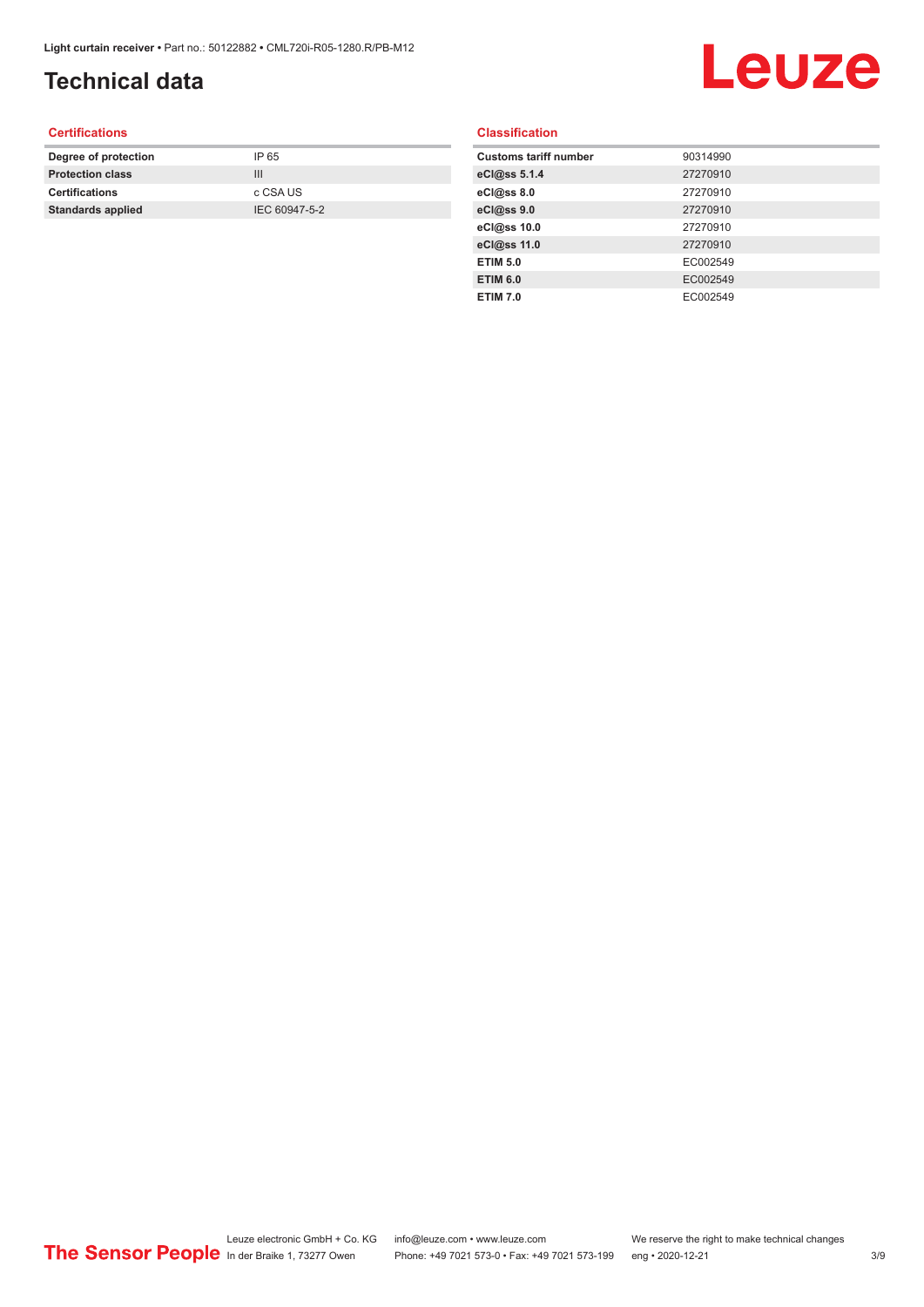### <span id="page-3-0"></span>**Dimensioned drawings**

All dimensions in millimeters



A Beam spacing 5 mm

G Fastening groove

- B Measurement field length 1280 mm
- F M6 thread
- R Receiver
	- Y 2.5 mm

T Transmitter

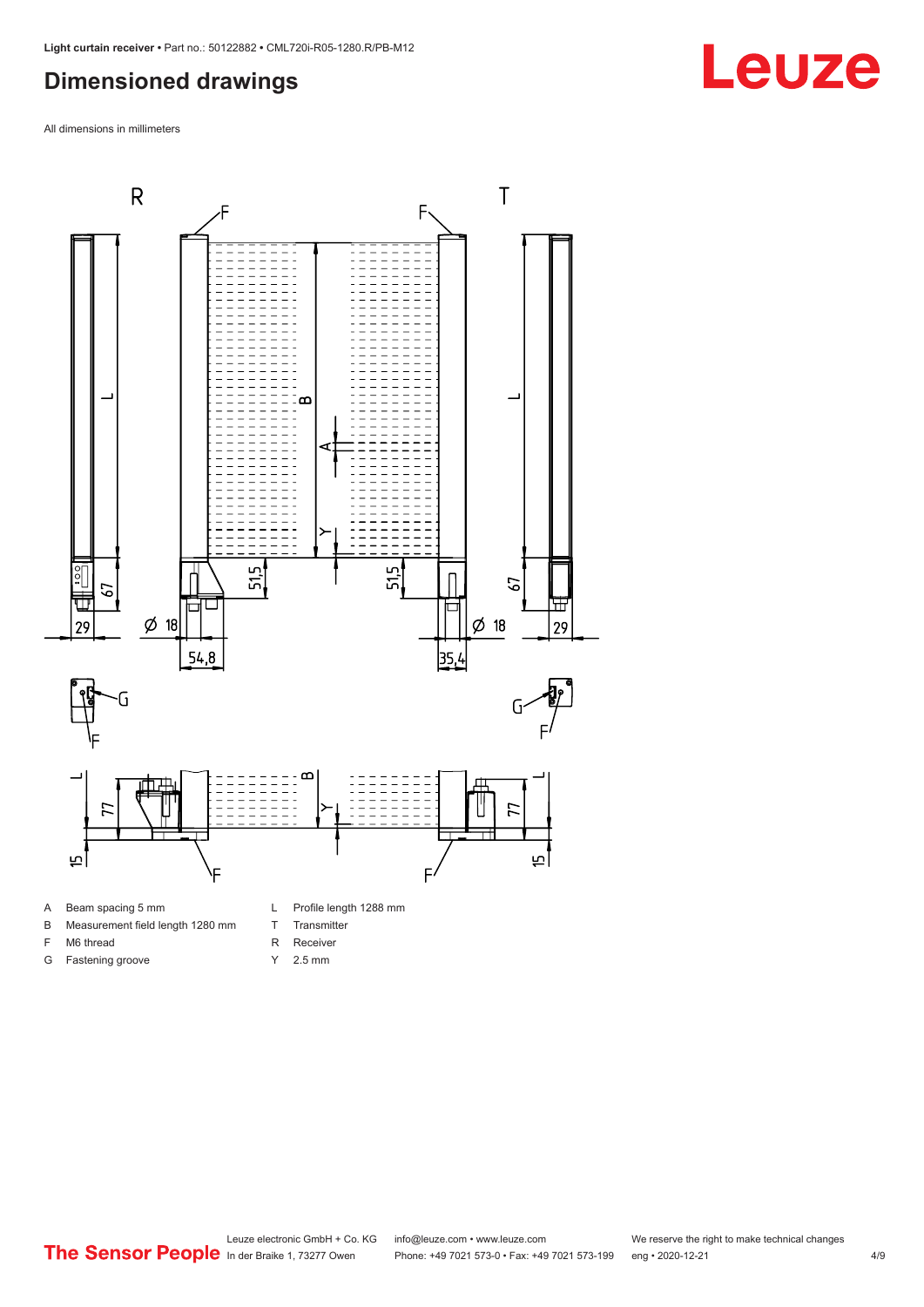### <span id="page-4-0"></span>**Dimensioned drawings**





A PWR / SW IN / OUT B BUS IN / OUT

# **Electrical connection**

### **Connection 1**

| <b>Function</b>    | Configuration interface   |
|--------------------|---------------------------|
|                    | Connection to transmitter |
|                    | Signal IN                 |
|                    | Signal OUT                |
|                    | Voltage supply            |
| Type of connection | Connector                 |
| <b>Thread size</b> | M12                       |
| <b>Type</b>        | Male                      |
| <b>Material</b>    | Metal                     |
| No. of pins        | 8-pin                     |
| Encoding           | A-coded                   |

### **Pin Pin assignment**

|                | $V +$            |  |  |
|----------------|------------------|--|--|
| $\overline{2}$ | I/O <sub>1</sub> |  |  |
| 3              | <b>GND</b>       |  |  |
| $\overline{4}$ | IO-Link          |  |  |
| 5              | I/O <sub>2</sub> |  |  |
| 6              | RS 485 Tx+       |  |  |
|                | RS 485 Tx+       |  |  |
| 8              | <b>FE/SHIELD</b> |  |  |
|                |                  |  |  |



### **Connection 2**

| <b>Function</b>    | <b>BUS IN</b>  |
|--------------------|----------------|
|                    | <b>BUS OUT</b> |
| Type of connection | Connector      |
| <b>Thread size</b> | M12            |
| <b>Type</b>        | Female         |
| <b>Material</b>    | Metal          |
| No. of pins        | $5$ -pin       |
| Encoding           | B-coded        |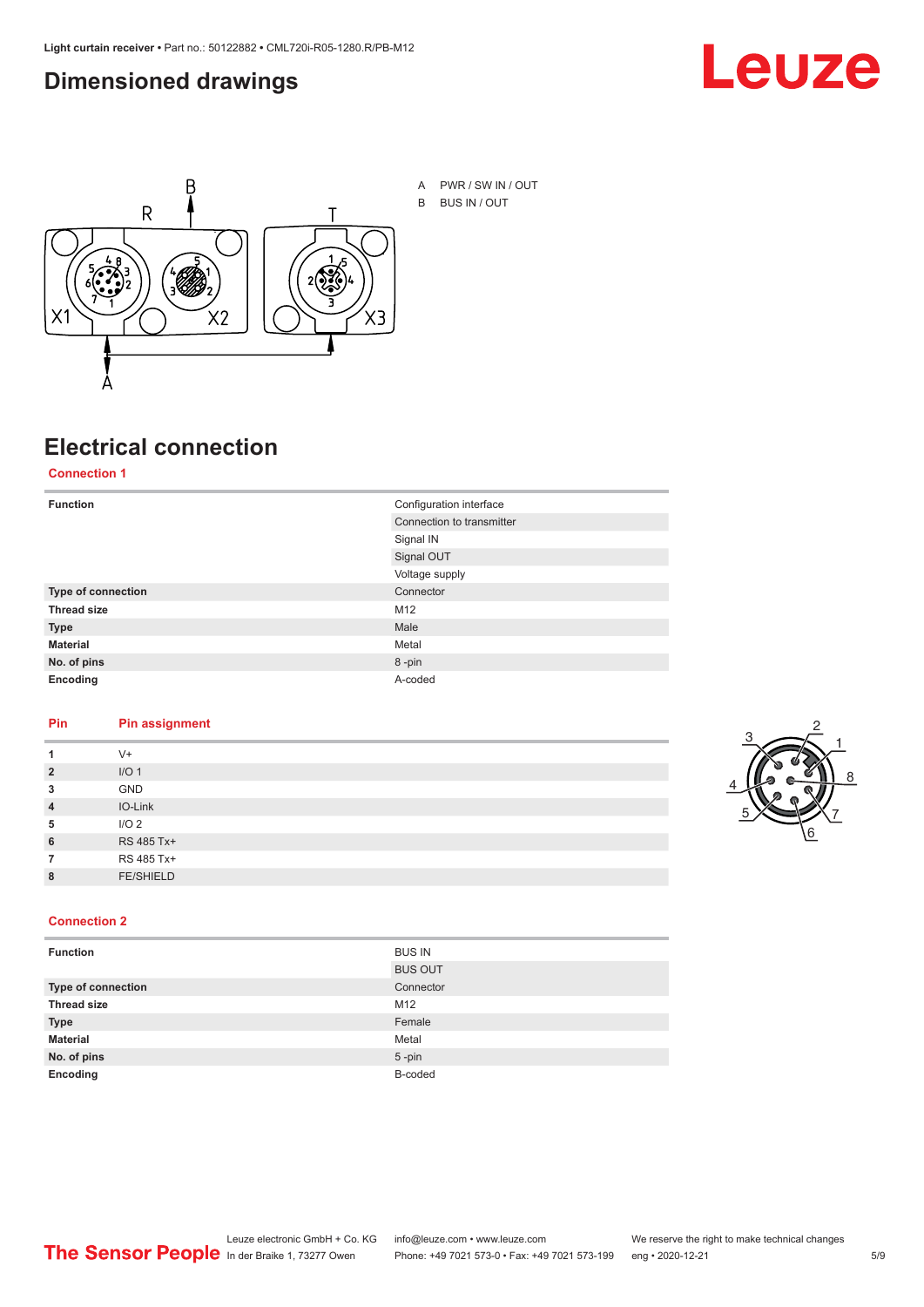# <span id="page-5-0"></span>**Electrical connection**

| Pin | Pin assignment   |  |
|-----|------------------|--|
|     | V+               |  |
|     | Tx-              |  |
| 3   | PB GND           |  |
|     | $Tx+$            |  |
| 5   | <b>FE/SHIELD</b> |  |

## **Operation and display**

| <b>LED</b>     | <b>Display</b>           | <b>Meaning</b>                         |
|----------------|--------------------------|----------------------------------------|
|                | Green, continuous light  | Operational readiness                  |
|                | Green, flashing          | Teach / error                          |
| $\overline{2}$ | Yellow, continuous light | Light path free, with function reserve |
|                | Yellow, flashing         | No function reserve                    |
|                | Off                      | Object detected                        |

### **Suitable transmitters**

| Part no. | <b>Designation</b>         | <b>Article</b>               | <b>Description</b>                                                          |
|----------|----------------------------|------------------------------|-----------------------------------------------------------------------------|
| 50119464 | CML720i-T05-<br>1280.R-M12 | Light curtain<br>transmitter | Operating range: 0.1  3.5 m<br>Connection: Connector, M12, Rear side, 5-pin |

### **Part number code**

Part designation: **CML7XXi-YZZ-AAAA.BCCCDDD-EEEFFF**

| <b>CML</b>  | <b>Operating principle</b><br>Measuring light curtain                                                                                     |
|-------------|-------------------------------------------------------------------------------------------------------------------------------------------|
| 7XXi        | <b>Series</b><br>720i: 720i series<br>730i: 730i series                                                                                   |
| Y           | Device type<br>T: transmitter<br>R: receiver                                                                                              |
| <b>ZZ</b>   | <b>Beam spacing</b><br>$05:5$ mm<br>10:10 mm<br>20:20 mm<br>40:40 mm                                                                      |
| <b>AAAA</b> | Measurement field length [mm], dependent on beam spacing                                                                                  |
| B           | Equipment<br>A: connector outlet, axial<br>R: rear connector outlet                                                                       |
| CCC         | Interface<br>L: IO-Link<br>/CN: CANopen<br>/PB: PROFIBUS<br>/PN: PROFINET<br>/CV: Analog current and voltage output<br>/D3: RS 485 Modbus |

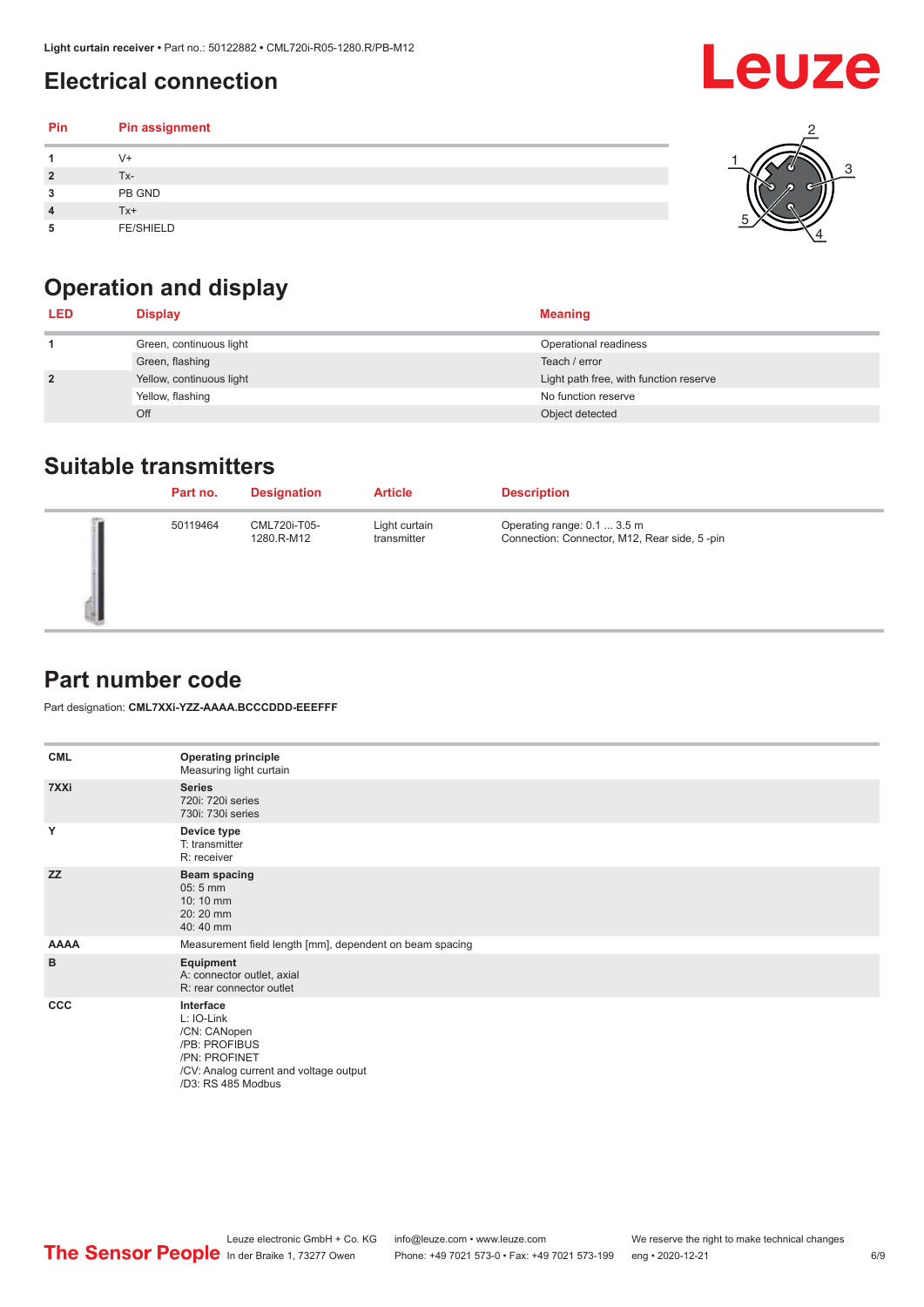### <span id="page-6-0"></span>**Part number code**



| <b>DDD</b> | <b>Special equipment</b><br>-PS: Power Setting                                                  |
|------------|-------------------------------------------------------------------------------------------------|
| <b>EEE</b> | <b>Electrical connection</b><br>M12: M12 connector                                              |
| <b>FFF</b> | -EX: Explosion protection                                                                       |
|            | <b>Note</b>                                                                                     |
|            |                                                                                                 |
|            | $\&$ A list with all available device types can be found on the Leuze website at www.leuze.com. |

### **Notes**

| Observe intended use!                                                                                                                                                                                                            |
|----------------------------------------------------------------------------------------------------------------------------------------------------------------------------------------------------------------------------------|
| $\%$ This product is not a safety sensor and is not intended as personnel protection.<br>$\%$ The product may only be put into operation by competent persons.<br>$\%$ Only use the product in accordance with its intended use. |
|                                                                                                                                                                                                                                  |



### **For UL applications:**

ª For UL applications, use is only permitted in Class 2 circuits in accordance with the NEC (National Electric Code). ª These proximity switches shall be used with UL Listed Cable assemblies rated 30V, 0.5A min, in the field installation, or equivalent (categories: CYJV/ CYJV7 or PVVA/PVVA7)

### **Accessories**

## Connection technology - Connection cables

|        | Part no. | <b>Designation</b>     | <b>Article</b>   | <b>Description</b>                                                                                                                                         |
|--------|----------|------------------------|------------------|------------------------------------------------------------------------------------------------------------------------------------------------------------|
| 2<br>W | 50132079 | KD U-M12-5A-V1-<br>050 | Connection cable | Connection 1: Connector, M12, Axial, Female, A-coded, 5-pin<br>Connection 2: Open end<br>Shielded: No<br>Cable length: 5,000 mm<br>Sheathing material: PVC |

### Connection technology - Y distribution cables

|             |   | Part no. | <b>Designation</b>          | <b>Article</b>        | <b>Description</b>                                                                                                                                                                                                                                                                                  |
|-------------|---|----------|-----------------------------|-----------------------|-----------------------------------------------------------------------------------------------------------------------------------------------------------------------------------------------------------------------------------------------------------------------------------------------------|
| 圔<br>⋿<br>٣ | ø | 50118183 | K-Y1 M12A-5m-<br>M12A-S-PUR | Interconnection cable | Connection 1: Connector, M12, Axial, Female, A-coded, 5-pin<br>Connection 2: Connector, M12, Axial, Male, A-coded, 5-pin<br>Connection 3: Connector, M12, Axial, Female, A-coded, 8-pin<br>Shielded: Yes<br>Cable length fork 1: 5,000 mm<br>Cable length fork 2: 150 mm<br>Sheathing material: PUR |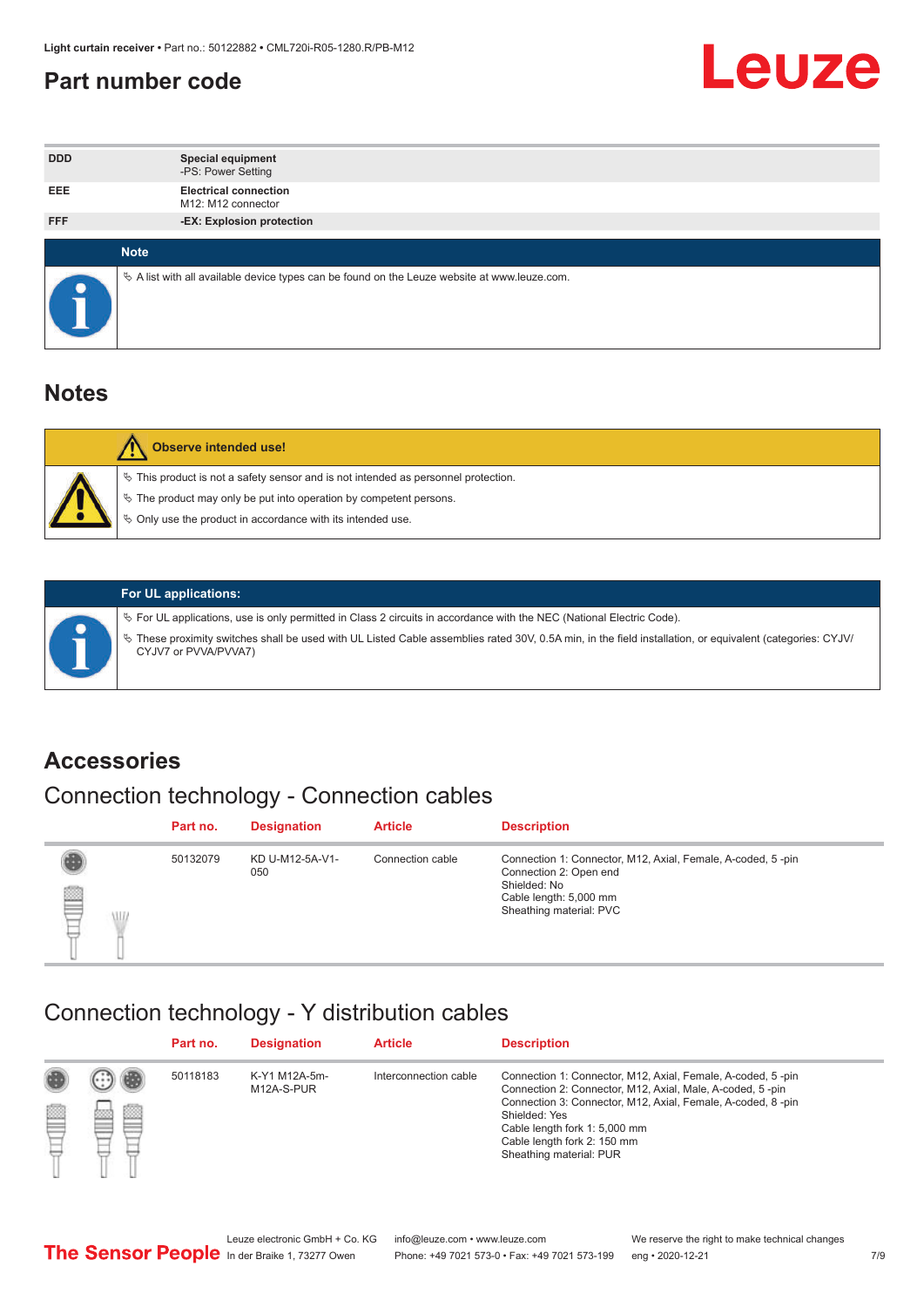### **Accessories**

# **Leuze**

|     |         | Part no. | <b>Designation</b>           | <b>Article</b>        | <b>Description</b>                                                                                                                                                                                                                                                                             |
|-----|---------|----------|------------------------------|-----------------------|------------------------------------------------------------------------------------------------------------------------------------------------------------------------------------------------------------------------------------------------------------------------------------------------|
| 622 | ×<br>65 | 50123265 | K-YPB M12A-5m-<br>M12A-S-PUR | Interconnection cable | Suitable for interface: PROFIBUS DP<br>Connection 1: Connector, M12, Axial, Male, B-coded, 5-pin<br>Connection 2: Cable with connector, M12, Axial, Female, B-coded, 5-pin<br>Connection 3: Cable with connector, M12, Axial, Male, B-coded, 5-pin<br>Shielded: Yes<br>Sheathing material: PUR |

### Mounting technology - Mounting brackets

|               | Part no. | <b>Designation</b> | <b>Article</b>      | <b>Description</b>                                                                                                                                                                                                        |
|---------------|----------|--------------------|---------------------|---------------------------------------------------------------------------------------------------------------------------------------------------------------------------------------------------------------------------|
| $\frac{1}{2}$ | 50142900 | BT 700M.5-2SET     | Mounting device set | Design of mounting device: Bracket mounting<br>Fastening, at system: Through-hole mounting, T slotted hole<br>Mounting bracket, at device: Screw type, Sliding block<br>Type of mounting device: Rigid<br>Material: Steel |

## Mounting technology - Swivel mounts

| Part no. | <b>Designation</b> | <b>Article</b>       | <b>Description</b>                                                                                                                                          |
|----------|--------------------|----------------------|-------------------------------------------------------------------------------------------------------------------------------------------------------------|
| 429046   | <b>BT-2R1</b>      | Mounting bracket set | Fastening, at system: Through-hole mounting<br>Mounting bracket, at device: Clampable<br>Type of mounting device: Turning, 360°<br>Material: Metal, Plastic |

### Configuration devices

| Part no. | <b>Designation</b>             | <b>Article</b>  | <b>Description</b>                                                       |
|----------|--------------------------------|-----------------|--------------------------------------------------------------------------|
| 50121098 | SET MD12-US2-IL1.1<br>$+$ Zub. | Diagnostics set | Interface: USB<br>Connections: 2 Piece(s)<br>Degree of protection: IP 20 |

### Services

| Part no. | <b>Designation</b> | <b>Article</b>   | <b>Description</b>                                                                                                                                                                                                                                                                                                                                                                                                              |
|----------|--------------------|------------------|---------------------------------------------------------------------------------------------------------------------------------------------------------------------------------------------------------------------------------------------------------------------------------------------------------------------------------------------------------------------------------------------------------------------------------|
| S981001  | CS10-S-110         | Start-up support | Details: Performed at location of customer's choosing, duration: max. 10<br>hours.<br>Conditions: Devices and connection cables are already mounted, price not<br>including travel costs and, if applicable, accommodation expenses.<br>Restrictions: No mechanical (mounting) and electrical (wiring) work<br>performed, no changes (attachments, wiring, programming) to third-party<br>components in the nearby environment. |
| S981005  | CS10-T-110         | Product training | Details: Location and content to be agreed upon, duration: max. 10 hours.<br>Conditions: Price not including travel costs and, if applicable, accommodation<br>expenses.<br>Restrictions: Travel costs and accommodation expenses charged separately<br>and according to expenditure.                                                                                                                                           |